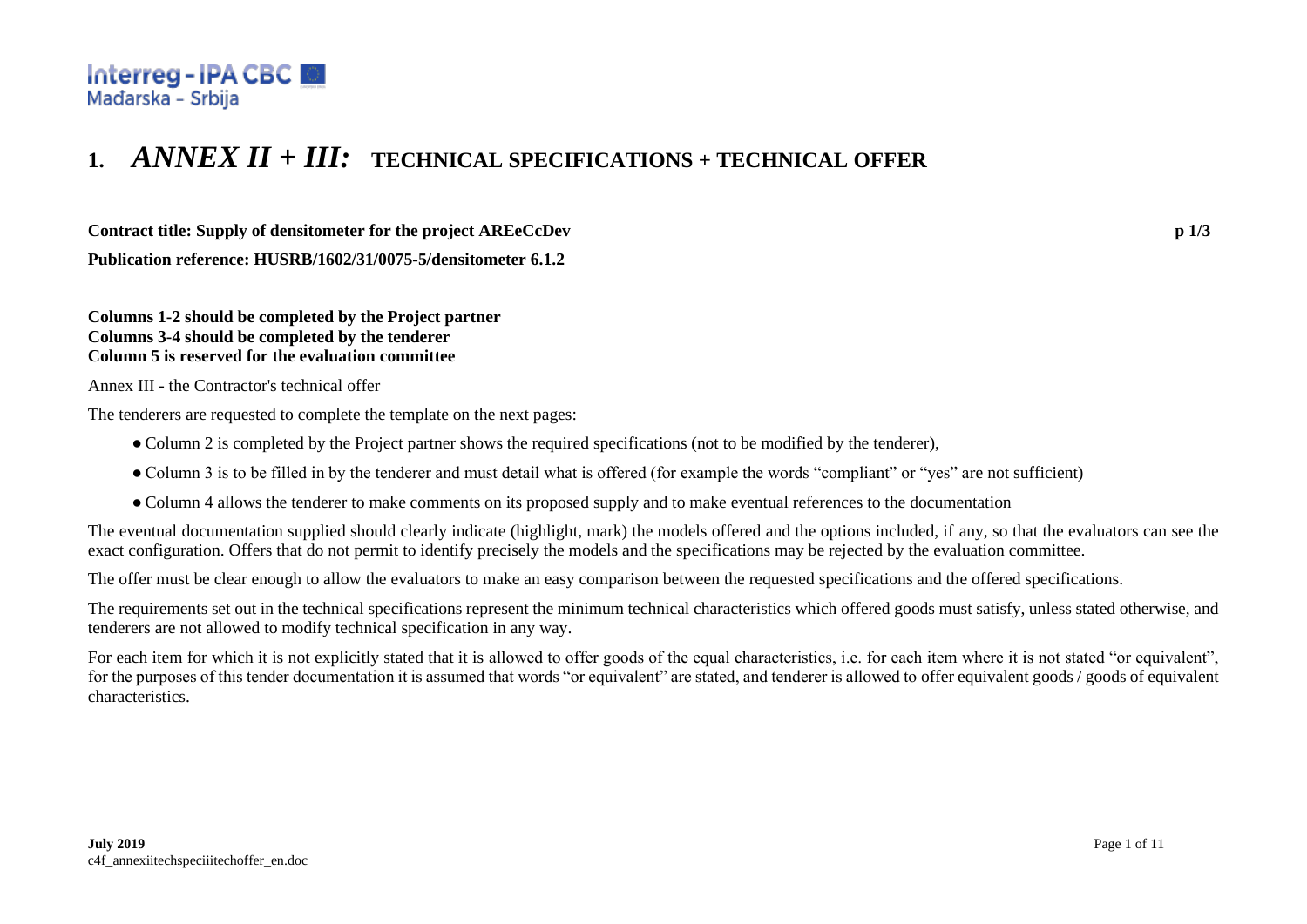| 1.                           | 2.                                                                                                                                                                                                                                                                                                                                                                                                                                                                                                                                                                                                                                                                                                                                                                    | 3.                            | 4.                                      | 5.                                                   |
|------------------------------|-----------------------------------------------------------------------------------------------------------------------------------------------------------------------------------------------------------------------------------------------------------------------------------------------------------------------------------------------------------------------------------------------------------------------------------------------------------------------------------------------------------------------------------------------------------------------------------------------------------------------------------------------------------------------------------------------------------------------------------------------------------------------|-------------------------------|-----------------------------------------|------------------------------------------------------|
| <b>Item</b><br><b>Number</b> | <b>Specifications Required</b>                                                                                                                                                                                                                                                                                                                                                                                                                                                                                                                                                                                                                                                                                                                                        | <b>Specifications Offered</b> | Notes, remarks,<br>ref to documentation | <b>Evaluation</b><br>Committee's<br>decision $(Y/N)$ |
| $\mathbf{1}$                 | 4U Chasis - 1 piece<br>must have next characteristics:<br>- 4U Chassis for motherboard support size: (12" x 10")<br>(13.68" x 13") (9.6" x 9.6")<br>- 36 x 3.5" hot-swap SAS/SATA drive bay with SES3,<br>optional 2 x 2.5" hot-swap drive bay<br>- 12-port 2U SAS3 12Gbps single-expander backplane,<br>support up to 8x 3.5-inch SAS3/SATA3 HDD/SSD<br>and 4x NVMe/SAS3/SATA3 storage devices<br>- 24-port 4U SAS3 12Gbps single-expander backplane,<br>support up to 24x 3.5-inch SAS3/SATA3 HDD/SSD<br>- 1U 1200W/1000W Titanium Power Supply<br>W/PMbus W76xL360xH40mm<br>- 7 low-profile expansion slot(s)<br>- 7 x 80mm high-performance fan(s)<br>4U Chassis should have characteristics similar to<br>SuperChassis 847BE1C4-R1K23LPB or equivalent<br>models |                               |                                         |                                                      |
| $\mathbf{2}$                 | Internal Mini-SAS HD to Mini-SAS HD - 4 pieces<br>must have next characteristics:<br>- min. 80cm,<br>-min. 30AWG,<br>$-$ min. 12Gb/s<br>- [FCI], RoHS/REACH<br>It should have similar characteristics to CBL-SAST-<br>0531-01 or other equivalent models                                                                                                                                                                                                                                                                                                                                                                                                                                                                                                              |                               |                                         |                                                      |
| $\mathbf{3}$                 | RAM memory 64 GB ECC $-4$ pieces must have next<br>characteristics:<br>- RAM 64 GB ECC adequate for installation on<br>H11DSi-NT)<br>- DRAM 64GB DDR4 2666 MT/s (PC4-21300) CL19<br>QR x4 Load Reduced DIMM 288 pin                                                                                                                                                                                                                                                                                                                                                                                                                                                                                                                                                   |                               |                                         |                                                      |
| 4                            | 4U Active CPU heatsink - 1 piece must have next<br>characteristics:                                                                                                                                                                                                                                                                                                                                                                                                                                                                                                                                                                                                                                                                                                   |                               |                                         |                                                      |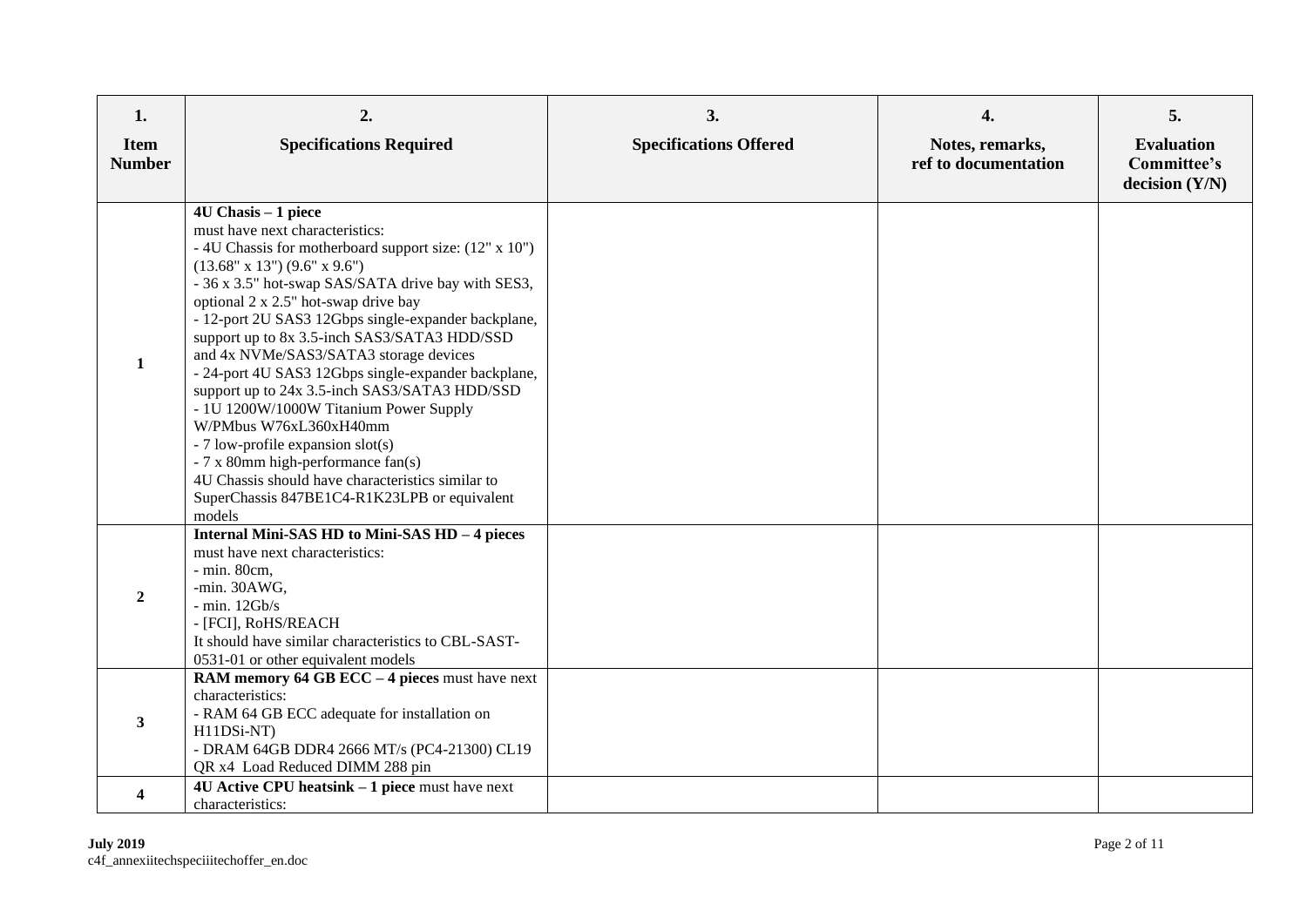|                  | - 4U Active CPU heatsink must be adequate for use in<br>communication with 7000 and 7002 Series Processors             |  |              |
|------------------|------------------------------------------------------------------------------------------------------------------------|--|--------------|
|                  | (Socket SP3)<br>It should have characteristics similar to Supermicro 4U<br>Active CPU Heat Sink Socket OLGA4094 - SNK- |  |              |
|                  | P0064AP4 or equivalent models                                                                                          |  |              |
|                  | 2U Passive CPU Heat Sink - 1 piece must have next                                                                      |  |              |
|                  | characteristics:                                                                                                       |  |              |
| 5                | - 2U Passive CPU Heat Sink adequate for Socket                                                                         |  |              |
|                  | <b>OLGA4094</b>                                                                                                        |  |              |
|                  | It should have charactreristics similar to SNK-P0063P                                                                  |  |              |
|                  | or equivalent models                                                                                                   |  |              |
|                  | RAID controller $-1$ piece must have next<br>characteristics:                                                          |  |              |
|                  |                                                                                                                        |  |              |
|                  | - PCIe 3.1 x8 LP, SAS/SATA/NVMe,                                                                                       |  |              |
| 6                | - RAID $0,1,5,6,10,50,60,16$ port (4 $*$ int SFF8643),                                                                 |  |              |
|                  | - min. 4GB Cache,<br>- 3516 ROC                                                                                        |  |              |
|                  | It should have characteristics similar to LSI                                                                          |  |              |
|                  |                                                                                                                        |  |              |
|                  | MegaRAID 9460-16I or equivalent models                                                                                 |  |              |
|                  | SAS HDD - 14 pieces must have next characteristics:<br>- SAS HDD 3.5",                                                 |  |              |
|                  | - min. 12 TB,                                                                                                          |  |              |
| $\overline{7}$   | - min. 256 MB cache                                                                                                    |  |              |
|                  | It should have characteristics similar to Exos                                                                         |  |              |
|                  | ST12000NM0027 or equivalent models                                                                                     |  |              |
|                  | PCIe Add-On Card - 2 pieces must have next                                                                             |  |              |
|                  | characteristics:                                                                                                       |  |              |
| 8                | - PCIe Add-On Card for up to two NVMe SSDs                                                                             |  |              |
|                  | It should have characteristics similar to Supermicro                                                                   |  |              |
|                  | AOC-SLG3-2M2 or equivalent models                                                                                      |  |              |
|                  | Wirelees $\text{ruter} - 1$ piece must have next                                                                       |  |              |
|                  | characteristics:                                                                                                       |  |              |
|                  | Wireless network                                                                                                       |  |              |
|                  | - Type: Ruter                                                                                                          |  |              |
|                  | - Standards: IEEE 802,11a, IEEE 802,11b, IEEE                                                                          |  |              |
| 9 <sup>°</sup>   | 802,11g, IEEE 802,11n,                                                                                                 |  |              |
|                  | - Wi-Fi flow: 900Mbps                                                                                                  |  |              |
|                  | - Frequency range: 2,4 GHz, 5 GHz                                                                                      |  |              |
|                  | - Antene - Tip: Outdoor                                                                                                |  |              |
|                  | - Number: 3                                                                                                            |  |              |
|                  |                                                                                                                        |  |              |
|                  |                                                                                                                        |  |              |
| <b>July 2019</b> |                                                                                                                        |  | Page 3 of 11 |
|                  | c4f annexiitechspeciiitechoffer en.doc                                                                                 |  |              |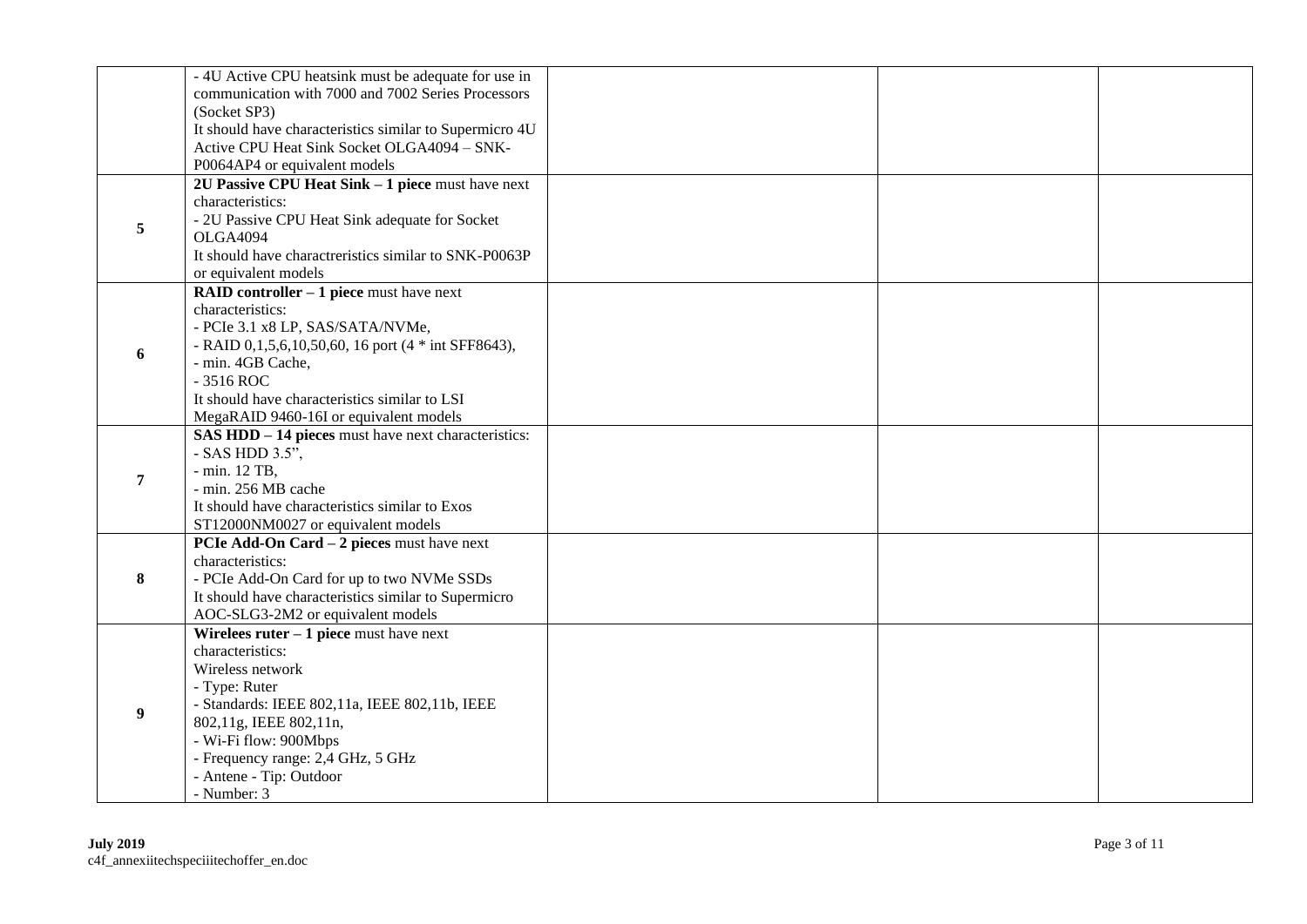|           | Cable network                                                       |  |  |
|-----------|---------------------------------------------------------------------|--|--|
|           | - Standards: IEEE 802,3 (10Base-T Ethernet)                         |  |  |
|           | - Flow: 10/100/1000 Mbps                                            |  |  |
|           | - Protection - WEP: 128 bit, 64 bit WPA: PSK WPA2:                  |  |  |
|           | PSK WPS: Yes,                                                       |  |  |
|           | - Firewall                                                          |  |  |
|           | - Additional: DMZ, L2TP, PPTP connection / Slots -                  |  |  |
|           | RJ-45: 5 (4xLAN, 1xWAN (Internet))                                  |  |  |
|           | - USB including: 2, Type A Rest - Additonal function:               |  |  |
|           | DDNS, DHCP                                                          |  |  |
|           | -Technologies supported: UPnP                                       |  |  |
|           | - Rest: Parental control, WPS taster                                |  |  |
|           | - Physical characteristics                                          |  |  |
|           | It should have characteristics similar to Asus RT-                  |  |  |
|           | N66U or equivalent models                                           |  |  |
|           | 10 G PCIe card $-1$ piece must have next                            |  |  |
| <b>10</b> | characteristics:                                                    |  |  |
|           | $-10$ G PCIe card $2 \times RJ45$                                   |  |  |
|           | - low profile server card                                           |  |  |
| 11        | <b>Pre-voltage protection <math>-6</math> pieces</b> must have next |  |  |
|           | characteristics:                                                    |  |  |
|           | - Pre-voltage protection with 5 (or more) socket, $>=$              |  |  |
|           | 3500W, cable length min. 1,5 m                                      |  |  |
|           | Monitor IPS LED - 6 pieces must have next                           |  |  |
|           | characteristics:                                                    |  |  |
|           | - Monitor size: 23,8"                                               |  |  |
|           | - Resolution: 1,920 x 1,080                                         |  |  |
|           | - Display type: TFT LCD                                             |  |  |
|           | - Panel type: IPS                                                   |  |  |
|           | - Backlight: LED                                                    |  |  |
|           | - Screen aspect ratio: 16:9                                         |  |  |
| 12        | - Native contrast: 1,000:1                                          |  |  |
|           | - Lighting: 250cd/m                                                 |  |  |
|           | - Response: 5ms                                                     |  |  |
|           | - View angles: 178 horizontal                                       |  |  |
|           | - Vertical refreshment: 50Hz - 76Hz                                 |  |  |
|           | - Horizontal refreshment: 30kHz - 83kHz                             |  |  |
|           | - Pixel size: $0,274$ mm                                            |  |  |
|           | - Colour pallet: 16,7 milion                                        |  |  |
|           | - DisplayPort: 1x DisplayPort HDMI connection: 1x                   |  |  |
|           | HDMI VGA D-sub: 1                                                   |  |  |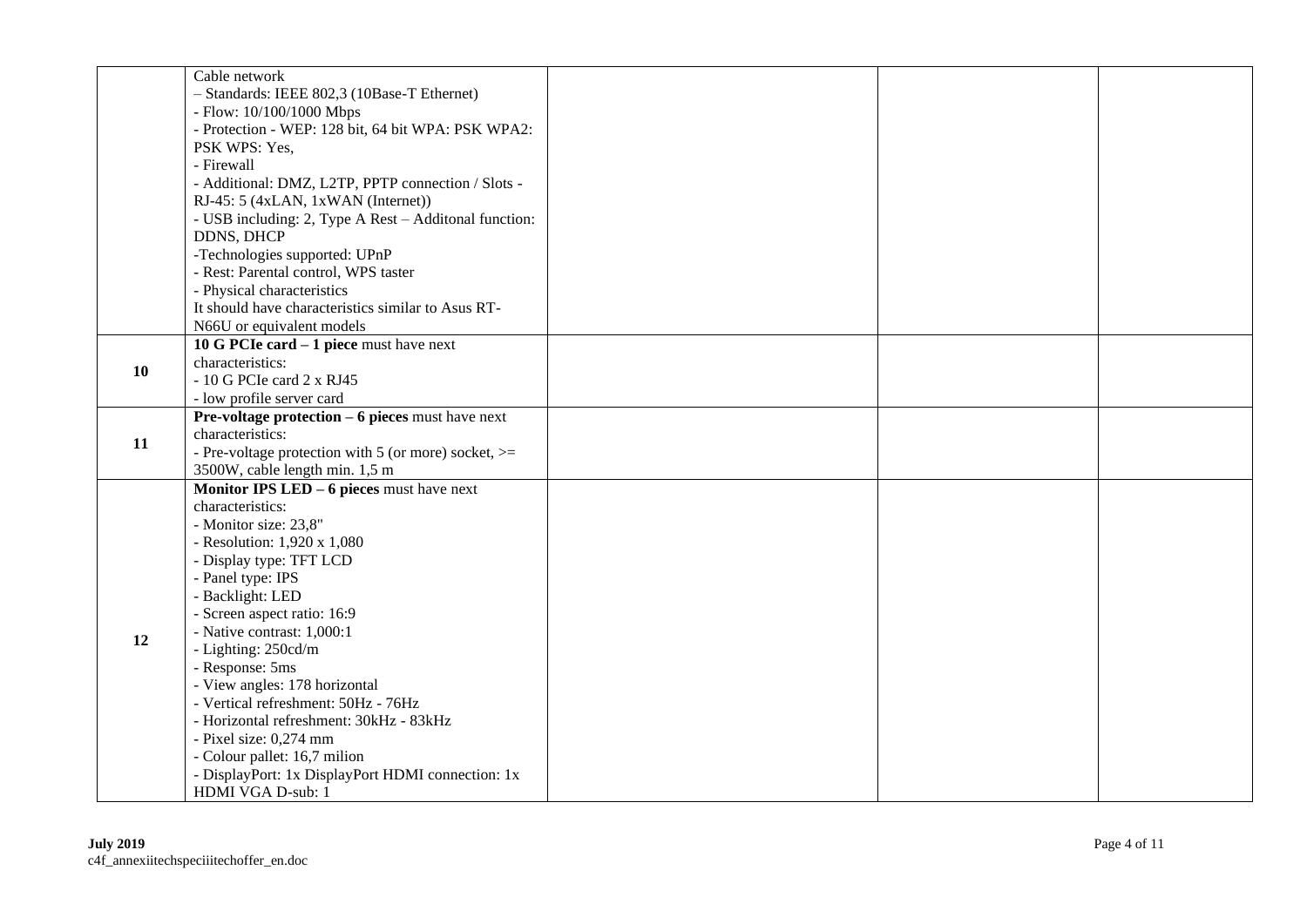|           | slot<br>- Speakers: 2x 1W RMS                                           |  |              |
|-----------|-------------------------------------------------------------------------|--|--------------|
|           | - Supported technologies: HDCP,<br>- Scroll: Tilt                       |  |              |
|           | - Wall mounting: 100 mm x 100 mm<br>- Colour: Black or White or Grey    |  |              |
|           | It should have characteristics similar to Benq GW2480                   |  |              |
|           | IPS or equivalent models                                                |  |              |
|           | <b>USB camera <math>-1</math> piece</b> must have next characteristics: |  |              |
|           | - 2 Megapiksel                                                          |  |              |
|           | - Additional functions: Autofokus,                                      |  |              |
|           | - Automatic low-light correction                                        |  |              |
|           | - Video recording - Native resolution: Full HD 1080p                    |  |              |
|           | $(1.920 \times 1.080)$                                                  |  |              |
| 13        | - Brzina kadrova: 30 fps                                                |  |              |
|           | - Supported formats: H.264                                              |  |              |
|           | Additional charactreristics                                             |  |              |
|           | - Mikrophon: integrated                                                 |  |              |
|           | - Connectiability: USB 2.0, USB 3.0                                     |  |              |
|           | It should have characteristics similar to Logitech C922                 |  |              |
|           | Pro stream or equivalent models                                         |  |              |
|           | Headphones - 1 pieces must have next characteristics:                   |  |              |
|           | - Headphones with microphones                                           |  |              |
|           | - System: 7,1, Surround                                                 |  |              |
|           | - Type of connectivity: Cable                                           |  |              |
|           | - Connectivity: $2 \times 3,5$ mm audio (Headphones +                   |  |              |
|           | microphone),                                                            |  |              |
|           | - USB type A                                                            |  |              |
|           | - Construction: Close Frequent range: 15Hz - 25KHz                      |  |              |
| 14        | - Sensibility: $98dB \pm 3dB$ pri 1kHz                                  |  |              |
|           | - Maximum input power: 150mW                                            |  |              |
|           | Impedans: $60\Omega$                                                    |  |              |
|           | - Microphone - Frequency range: 50Hz - 18kHz                            |  |              |
|           | -Sensibility: $-39dB \pm 3dB$                                           |  |              |
|           | - Impedans: $2,2k\Omega$                                                |  |              |
|           | - Supported technologies Noise-cancelling                               |  |              |
|           | It should characteristics similar to Kingston HyperX                    |  |              |
|           | Cloud II - Pro Headset KHX-HSCP-RD or equivalent                        |  |              |
|           | models                                                                  |  |              |
|           |                                                                         |  |              |
|           |                                                                         |  |              |
| July 2019 |                                                                         |  | Page 5 of 11 |
|           | c4f annexiitechspeciiitechoffer en.doc                                  |  |              |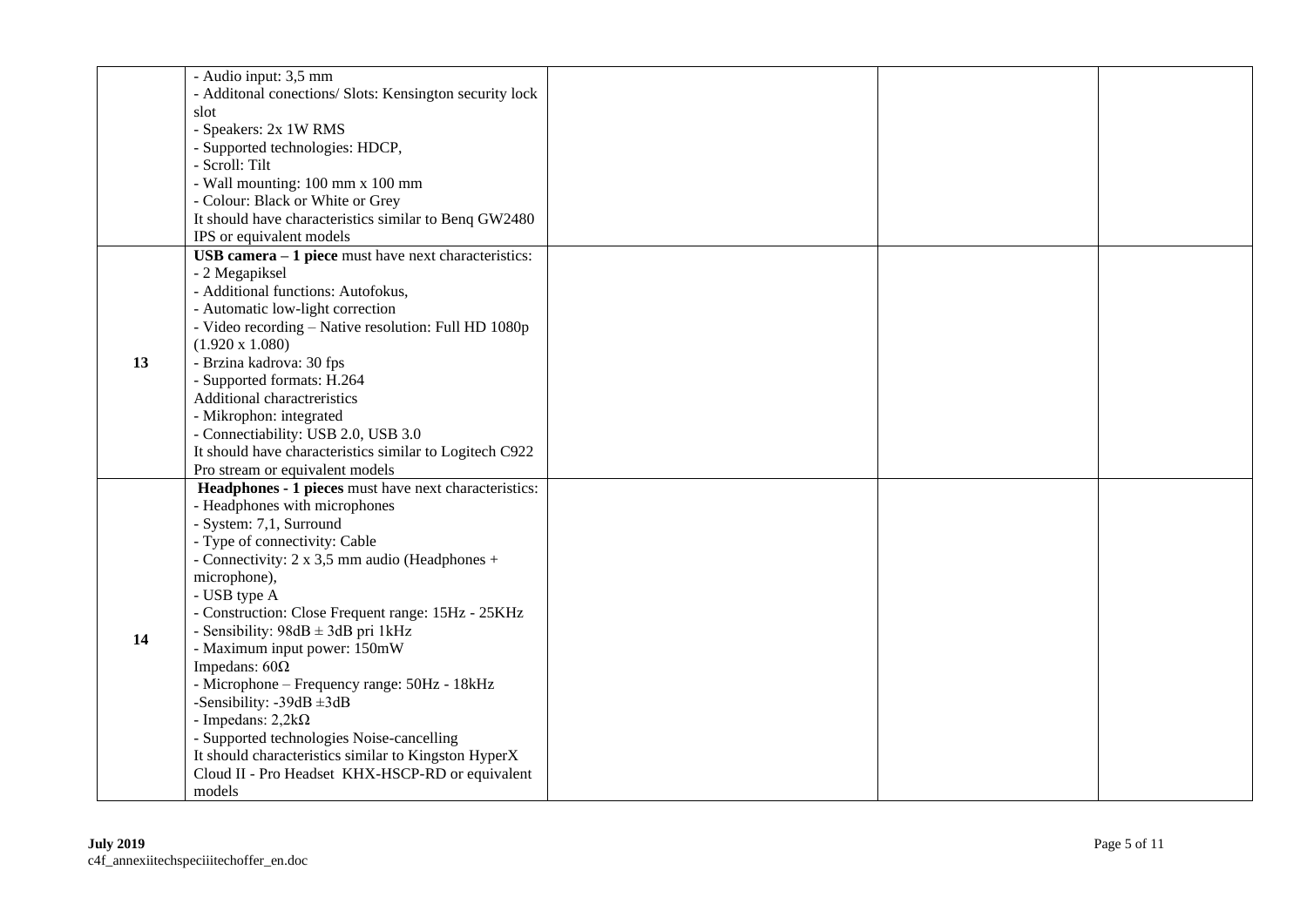|    | Combo set $-6$ sets must have next characteristics:                     |  |  |
|----|-------------------------------------------------------------------------|--|--|
|    | - combo set must cointain keyboard, mouse,                              |  |  |
| 15 | headphones and mousepad)                                                |  |  |
|    | - Keyboard type – with rubber membrane                                  |  |  |
|    | - conectivity - USB                                                     |  |  |
|    | - backlit keyboard                                                      |  |  |
|    | <b>USB Flash <math>-4</math> pieces</b> must have next characteristics: |  |  |
| 16 | USB Flash drive 3.1, memory free space min. 128 GB                      |  |  |
|    | Keyboard and mouse $set - 1$ set must have next                         |  |  |
|    | characteristics:                                                        |  |  |
|    | - Keyboar with numeric Keypad                                           |  |  |
|    | - Serbian latin                                                         |  |  |
| 17 | - Colour Space Grey, Grey, White                                        |  |  |
|    | It should have characteristics similar to Apple Magic                   |  |  |
|    | Keyboard with Numeric Keypad and Apple Magic                            |  |  |
|    | Mouse 2, Space grey or equivalent sets of Keyboard                      |  |  |
|    | and mouse                                                               |  |  |
|    | $MicroSDXC - 5$ pieces must have next characteristics:                  |  |  |
|    | - Capacity: 128 GB Flow: up to 45MB/s,                                  |  |  |
|    | Red up to 90MB/s                                                        |  |  |
|    | - Class: 10, UHS-I U3                                                   |  |  |
| 18 | - Additional - adapter included Use: 4K video, Action                   |  |  |
|    | camera, Drone                                                           |  |  |
|    | It should have characteristics similar to Kingston UHS-                 |  |  |
|    | I U3 MicroSDXC 128GB V30 or equivalent                                  |  |  |
|    | USB $3.0$ HUB $-8$ pieces must have next                                |  |  |
| 19 | characteristics:                                                        |  |  |
|    | USB 3.0 HUB with 4 holes                                                |  |  |
|    | DDR memory $-8$ pieces must have next                                   |  |  |
| 20 | characteristics:                                                        |  |  |
|    | - 8 GB SODIM, DDR4 2400                                                 |  |  |
|    | <b>DDR</b> memory $-1$ piece must have next                             |  |  |
| 21 | characteristics:                                                        |  |  |
|    | 16 GB SODIM, DDR4 2666                                                  |  |  |
|    | Processor - 4 pieces must have next characteristics:                    |  |  |
|    | - procesor with 4 cores                                                 |  |  |
|    | - Foothil Socket AM4,                                                   |  |  |
| 22 | - Processor speed 3.5 GHz,                                              |  |  |
|    | - Number of cores - 4 (3.5 GHz/3.7 GHz turbo),                          |  |  |
|    | - 4 Threads, 2MB L2 cache, 4MB L3 cache, 65W,                           |  |  |
|    | - with integrated graphics (AM4),                                       |  |  |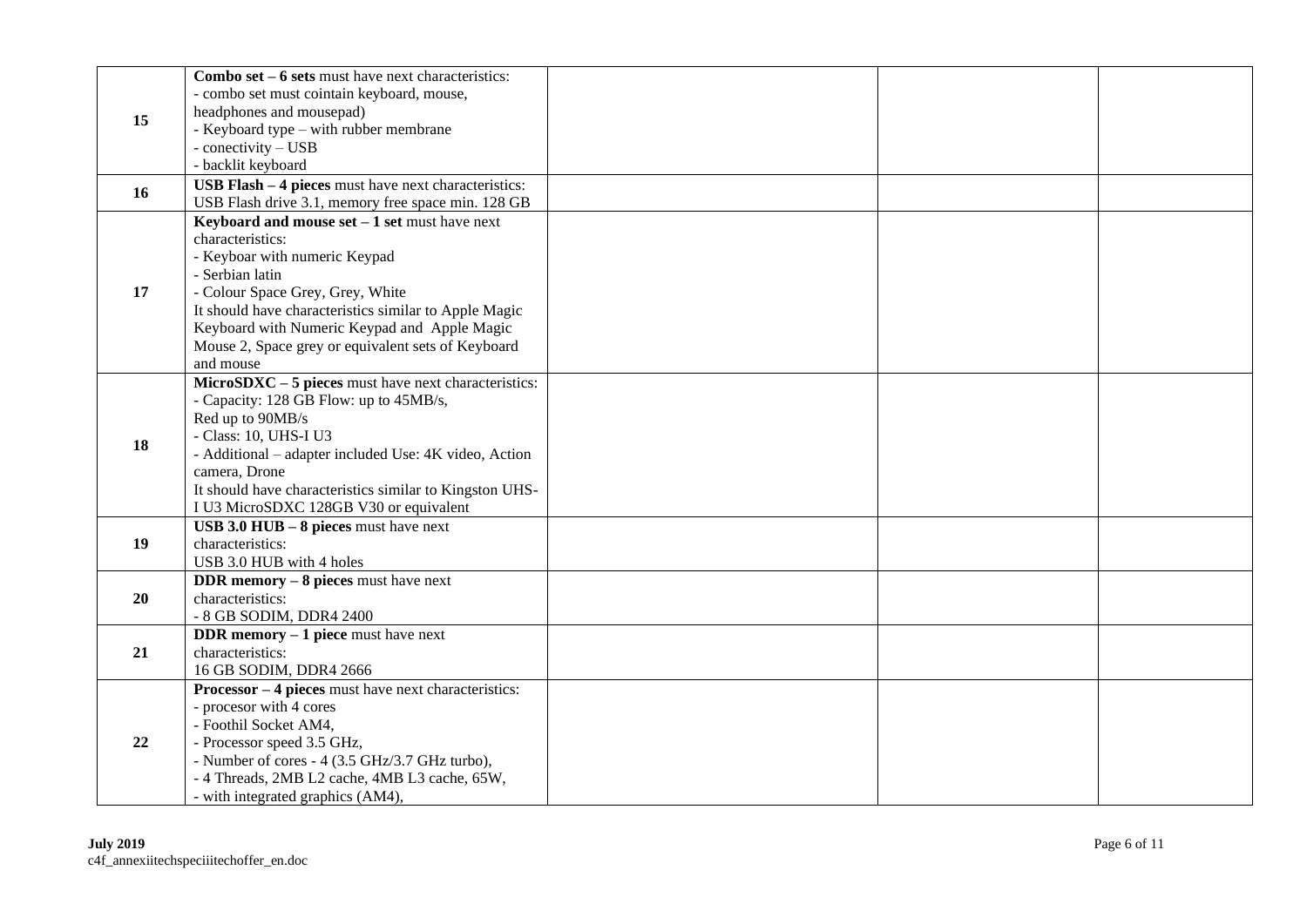|                  | - with Wraith Stealth cooler                                                                     |  |              |
|------------------|--------------------------------------------------------------------------------------------------|--|--------------|
|                  | It should have similar characteristics to AMD Ryzen 3<br>2200G or equivalent models              |  |              |
|                  | Motherboard $-4$ pieces must have next                                                           |  |              |
|                  | characteristics:                                                                                 |  |              |
|                  | - AM4 motherboard - PCIe 3.0 x16 1,                                                              |  |              |
| 23               | $- M.2$ nvme, PCIe x1 1,                                                                         |  |              |
|                  | - SATA3 4, RAID 0, 1                                                                             |  |              |
|                  | It should have characteristics similar to Asus PRIME                                             |  |              |
|                  | A320M-K or equivalent models                                                                     |  |              |
|                  | Computer case $-4$ pieces must have next                                                         |  |              |
|                  | characteristics:                                                                                 |  |              |
| 24               | - Case must be appropriate for installation of AM4                                               |  |              |
|                  | motherboard or equivalent, as well as procesor and                                               |  |              |
|                  | power supply                                                                                     |  |              |
|                  | Computer case $-1$ pieces must have next                                                         |  |              |
|                  | characteristics:                                                                                 |  |              |
| 25               | - to suit 265mm cooler                                                                           |  |              |
|                  | It should have characteristics similar to COOLER<br>MASTER MasterBox TD500L or equivalent models |  |              |
|                  | DDR memory $-8$ pieces must have next                                                            |  |              |
|                  | characteristics:                                                                                 |  |              |
| 26               | DDR4 8 GB 2666 compatible with motherboard AM4                                                   |  |              |
|                  | or equivalent motherboards                                                                       |  |              |
|                  | <b>Power supply <math>-4</math> pieces</b> must have next                                        |  |              |
| 27               | characteristics:                                                                                 |  |              |
|                  | Power supply $>=700W$ , gold or platinum or equivalent                                           |  |              |
|                  | <b>Power supply <math>-1</math> piece must have next</b>                                         |  |              |
|                  | characteristics:                                                                                 |  |              |
|                  | - Power supply 1250W, Power Smart Series,                                                        |  |              |
| 28               | - Modular, 140mm fan, AFC, Active PFC,<br>- 80 Plus Gold                                         |  |              |
|                  | It should have characteristics similar to Chieftec GPS-                                          |  |              |
|                  | 1250C or equivalent models                                                                       |  |              |
|                  | <b>Processor</b> $-2$ pieces must have next characteristics:                                     |  |              |
|                  | - Foothill Socket AM4 or equivalent                                                              |  |              |
|                  | - processor speed 3.6 GHz. L2 cashe 6 MB, L3 cashe                                               |  |              |
| 29               | 64 MB                                                                                            |  |              |
|                  | - Production process 7 nm                                                                        |  |              |
|                  | - Number of cores 12                                                                             |  |              |
|                  |                                                                                                  |  |              |
|                  |                                                                                                  |  |              |
| <b>July 2019</b> |                                                                                                  |  | Page 7 of 11 |
|                  | c4f_annexiitechspeciiitechoffer_en.doc                                                           |  |              |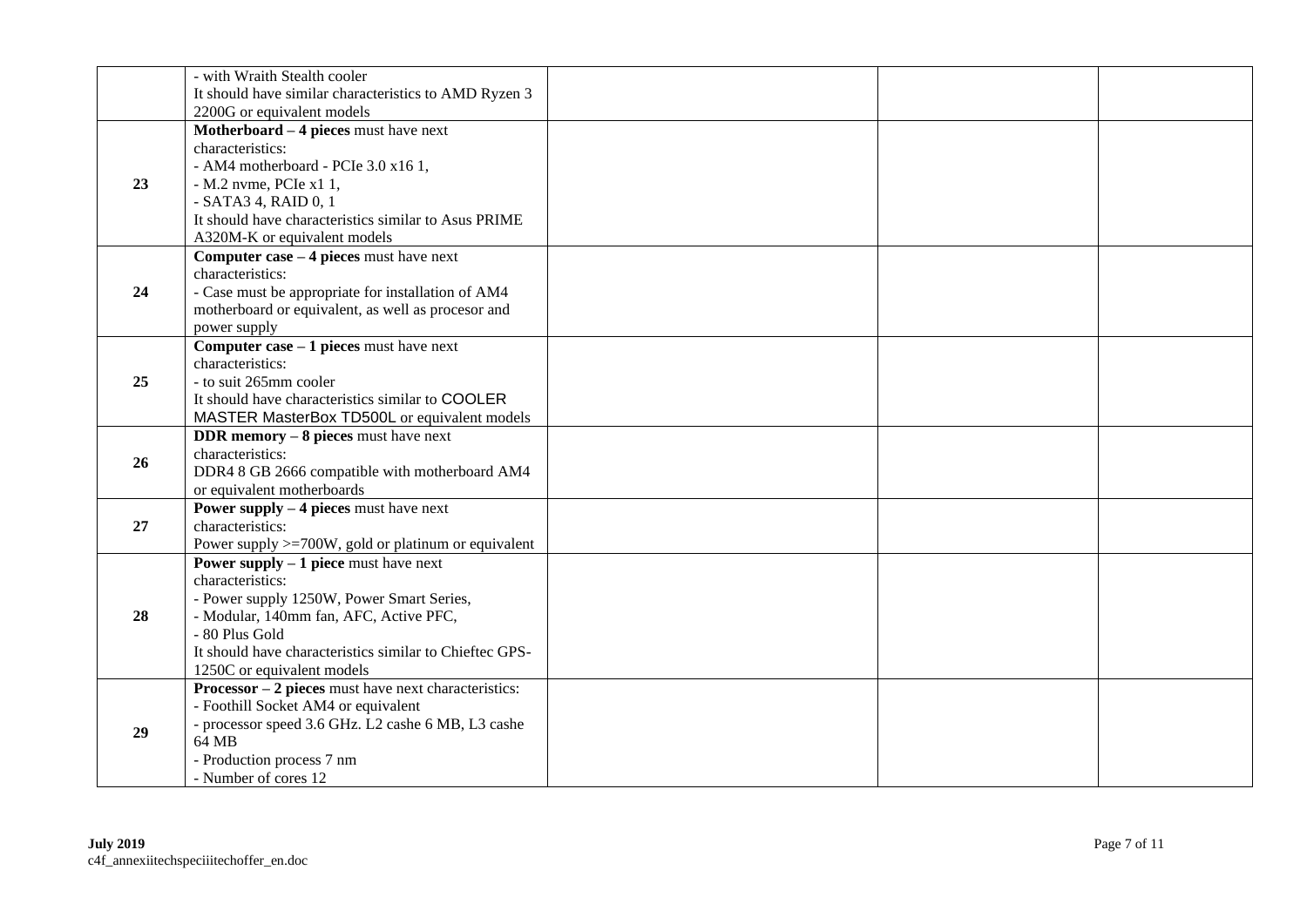|    | It should have characteristics similar to R9 3900x or<br>equivalent                                                                                                                                                                                                                                                                                                                                                         |  |  |
|----|-----------------------------------------------------------------------------------------------------------------------------------------------------------------------------------------------------------------------------------------------------------------------------------------------------------------------------------------------------------------------------------------------------------------------------|--|--|
| 30 | $\text{Cooler} - 2$ pieces must have next characteristics:<br>- AM4 silent cooler or equivalent - cooper, aluminium,<br>nickel,<br>- 1500 rpm,<br>Weight up to 1350 g,<br>- 19, 2/24, 6 dBA, low noise adapter,<br>Fan dimensions max. 165 x 155 x 30 mm,<br>Culler dimensions max. 18 x 17 x 15 cm, 150000 h It<br>should have characteristics similar to NOCTUA NH-<br>D15 or equivalent models                           |  |  |
| 31 | DDR memory $-2$ pieces must have next<br>characteristics:<br>DDR4 64GB (4x16)<br>3600 Mhz<br>It must be compatible for installation on AM4 type of<br>motherboards or equivalent models                                                                                                                                                                                                                                     |  |  |
| 32 | Motherboard $-1$ piece must have next<br>characteristics:<br>- type of board similar to MB AM4 x570<br>- it must be compatible for work with minimum 1 x<br>Intel I211-AT Gigabit<br>- it must be compatible for work with min. 1 x<br>Aquantia AQC111C 5GbE<br>$-8x$ SATA3<br>$-2$ x M.2<br>- 4th generation<br>It must have similar characteristics to Asus<br>CROSSHAIR VIII FORMULA or equivalent models                |  |  |
| 33 | <b>Motherboard <math>-1</math> piece</b> must have next<br>characteristics:<br>- type of board similar to MB AM4 x570,<br>- ATX motherboard with PCIe 4.0, 14 DrMOS power<br>stages,<br>- min. memory DDR4 4400MHz,<br>- dual M.2, HDMI, SATA 6Gb/s, USB 3.2 Gen 2<br>front-panel connector<br>- Aura Sync RGB lighting must be included<br>It must have similar characteristics to Asus Prime x570<br>or equivalent models |  |  |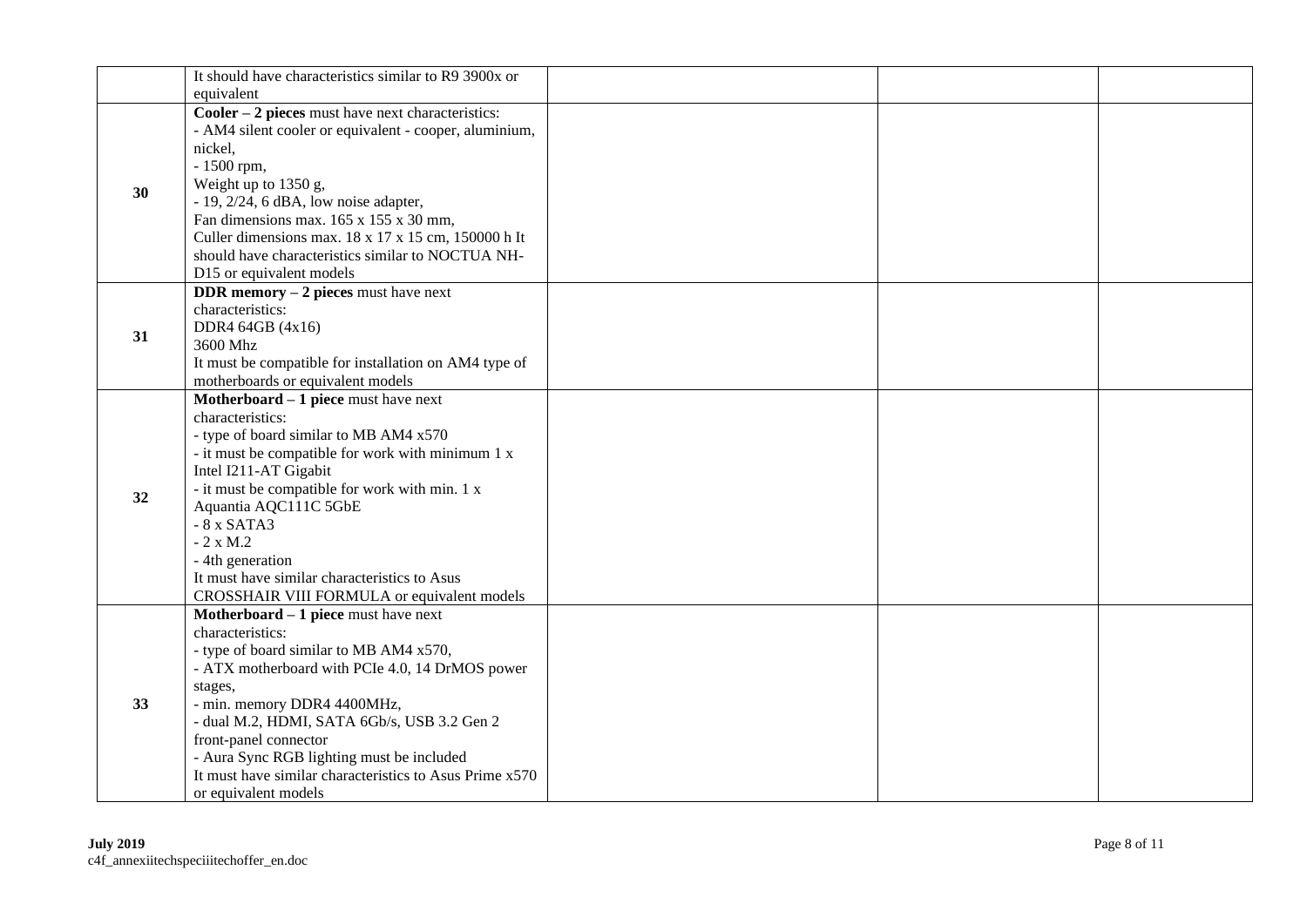|    | Switch $-1$ piece must have next characteristics:      |  |  |
|----|--------------------------------------------------------|--|--|
| 34 | - Switch 10g 8 port                                    |  |  |
| 35 | Switch $-3$ pieces must have next characteristics:     |  |  |
|    | - Switch 1G 8 port                                     |  |  |
|    | Hard disk $SSD - 2$ pieces must have next              |  |  |
|    | characteristics:                                       |  |  |
| 36 | - M.2, 2Tb, NVMe, 3500/3300MB/s                        |  |  |
|    | It should have characteristics similar to Samsung 2TB  |  |  |
|    | 970 EVO Plus Series MZ-V7S2T0BW or equivalent          |  |  |
|    | models                                                 |  |  |
|    | Hard disc $SATA - 2$ pieces must have next             |  |  |
|    | characteristics:                                       |  |  |
|    | - 512 GB – profesional series,                         |  |  |
| 37 | - Solid-State Drive,                                   |  |  |
|    | $-$ SATA 3, 2.5,                                       |  |  |
|    | $-560/530MB/s$                                         |  |  |
|    | It should have characteristics similar to Samsung      |  |  |
|    | 512GB 860 MZ-76P512B or equivalent models              |  |  |
|    | Hard $disc - 6$ pieces must have next characteristics: |  |  |
|    | - 1 Tb, generation 3 NVME or equivalent                |  |  |
| 38 | - Sequential Read Speed Max. 3,500 MB/s                |  |  |
|    | - Sequential Write SpeedMax. 3,300 MB/s                |  |  |
|    | It should have characteristics similar to Samsung M.2  |  |  |
|    | PCIe 3.0 x4 1TB 970 EVO PLUS or equivalent models      |  |  |
|    | Hard $disc - 2$ pieces must have next characteristics: |  |  |
| 39 | - 1Tb, generation 4 NVME, AData XPG GAMMIX             |  |  |
|    | S5 or equivalent models                                |  |  |
|    | Hard $disc - 1$ pieces must have next characteristics: |  |  |
| 40 | - SSD 512 GB                                           |  |  |
|    | It must have characteristics similar to Adata          |  |  |
|    | ASU800SS-512GT-C or equivalent models                  |  |  |
|    | Network $cable - 4$ pieces must have next              |  |  |
| 41 | characteristics:                                       |  |  |
|    | - network CAT6 lenght equal to 10 m                    |  |  |
|    | Network $cable - 4$ pieces must have next              |  |  |
| 42 | characteristics:                                       |  |  |
|    | - network CAT6 lenght equal to 20 m                    |  |  |
|    | <b>Operation system OS - 5 pieces</b> must have next   |  |  |
| 43 | characteristics:                                       |  |  |
|    | Firewall and network protection included,              |  |  |
|    | Internet protection                                    |  |  |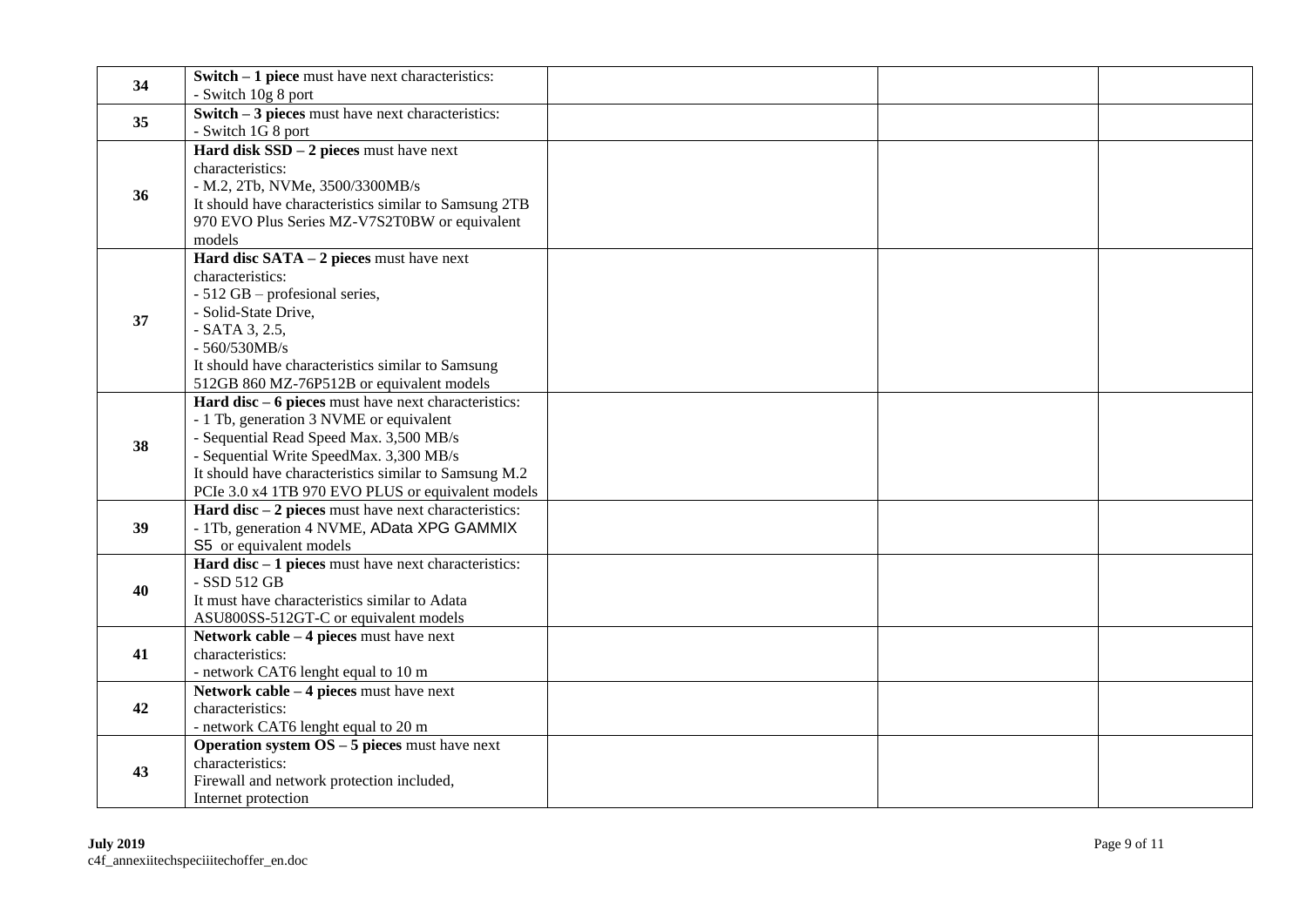|    | Secure boot                                            |  |  |
|----|--------------------------------------------------------|--|--|
|    | <b>WIP</b>                                             |  |  |
|    | Digital pen and touch                                  |  |  |
|    | Battery saver mode                                     |  |  |
|    | Mobile                                                 |  |  |
|    | Voice                                                  |  |  |
|    | Mobile device management                               |  |  |
|    | Group policy                                           |  |  |
|    | <b>Assigned Access</b>                                 |  |  |
|    | <b>Dynamic Provisioning</b>                            |  |  |
|    | It should have similar characteristics to Windows 10   |  |  |
|    | Pro or equivalent OS models                            |  |  |
|    | Operation system OS - 2 pieces must have next          |  |  |
|    | characteristics:                                       |  |  |
|    | Firewall and network protection included,              |  |  |
|    | Internet protection                                    |  |  |
|    | Secure boot                                            |  |  |
| 44 | <b>WIP</b>                                             |  |  |
|    | Digital pen and touch                                  |  |  |
|    | Battery saver mode                                     |  |  |
|    | Mobile                                                 |  |  |
|    | Voice                                                  |  |  |
|    | It should have similar characteristics to Win 10 Pro   |  |  |
|    | FPP licence or equvalent OS models                     |  |  |
|    | Graphic card $-2$ pieces must have next                |  |  |
|    | characteristics:                                       |  |  |
|    | - 8GB 256bit                                           |  |  |
| 45 | - Type of memory: GDDR6,                               |  |  |
|    | - support to CUDA technology                           |  |  |
|    | It should have similar characteristics to GeForce RTX  |  |  |
|    | 2060 8GB 256bit or equivalent models                   |  |  |
|    | DDR4 memory $16$ GB $-12$ pieces must have next        |  |  |
|    | characteristics:                                       |  |  |
|    | - 16GB DDR4-2400 2Rx8 LP ECC                           |  |  |
| 46 | - REG RoHs RDIMM with installation on server           |  |  |
|    | - it must be adequvate to install on server which      |  |  |
|    | already have 12 x 16 GB memory slots                   |  |  |
|    | It shoud be compatible for istallation on Skhynixna    |  |  |
|    | board SM X10DRC-LN4+                                   |  |  |
|    | Warranty period must be one year after the date of the |  |  |
|    | provisional acceptance                                 |  |  |